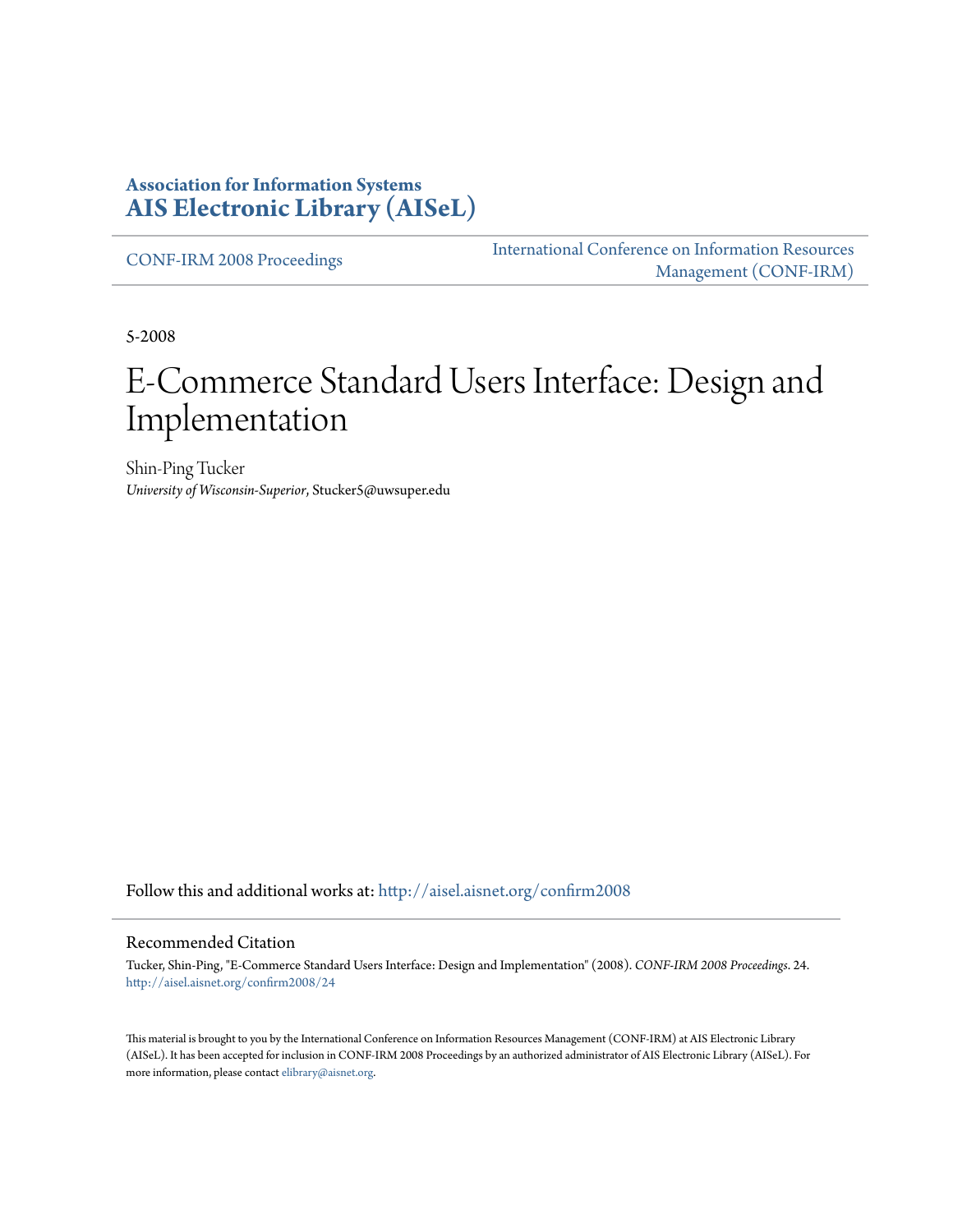# **36F. E-Commerce Standard Users Interface: Design and Implementation**

Shin-Ping Tucker University of Wisconsin-Superior Stucker5@uwsuper.edu

#### *Abstract*

A rapidly growing segment of the Internet is e-commerce. The future of economic competitiveness for most enterprises relies on entrance and active participation in the ecommerce market. About a third of the time users fail when they try to purchase products on an e-commerce site. An essential problem with e-commerce is that the controls and organization are different for each site. There is no standard way of building the navigation of the e-commerce site. Most sites do not have a global navigation system and the local one may be confusing, like solving a maze. The objective of this study is to provide an implementation method by which an agent of the artificial intelligence (AI) user interface creates a standard navigation menu to increase the usability of e-commerce. The selected menu items of the ecommerce standard user interface are based on a study of the graphical user interface (GUI) used in Windows environment and an evaluation of one hundred and two (102) e-commerce sites. The ideal standard navigation menu, E-menu, could cross over entire e-commerce sites in the World Wide Web (WWW) environment. The E-menu system considers the global level, which is simply to say "buy-your-stuff-and-leave" by clicking on a very straightforward navigation standard menu.

## *Key words:*

E-commerce, Usability of E-commerce, Standardization, Standard User Interface, Navigation Menu, Artificial Intelligent Agent, Intelligent Agent, E-menu

## **1.Introduction**

Web users today are very impatient. They require immediate recognition and ease of use to spend time viewing a web site. Navigation menu is a vital issue for e-commerce. Getting lost in a large e-commerce site can be confusing and frustrating. The navigation menu provides the flexibility of movement without overwhelming the user with excessive options. In effect, e-commerce sites have to be sensitive to the fact that shoppers are amateurs and they are looking for sites that appeal to their level of capability. The site's providers need to make navigation systems dramatically simpler. A standard navigation menu may sound complex, but it is actually as simple as letting the users jump around a site without clicking through levels of hierarchy. If we compare the e-commerce sites to Windows programs, most Windows programs have a standard graphical user interface (GUI) that they use to communicate to the user. The most standard part is the menu bar and the drop down menus. Any user who has been using Windows for any length of time can navigate with some degree of proficiency through any Windows application (Allum,1998). The same cannot be said for e-commerce sites. A recent study of one hundred and two (102) e-commerce sites helped to determine how the menus would look and function. Since it would be impossible to change every site in the Internet or to convince every site to conform, an e-menu system was needed that would change the site on route.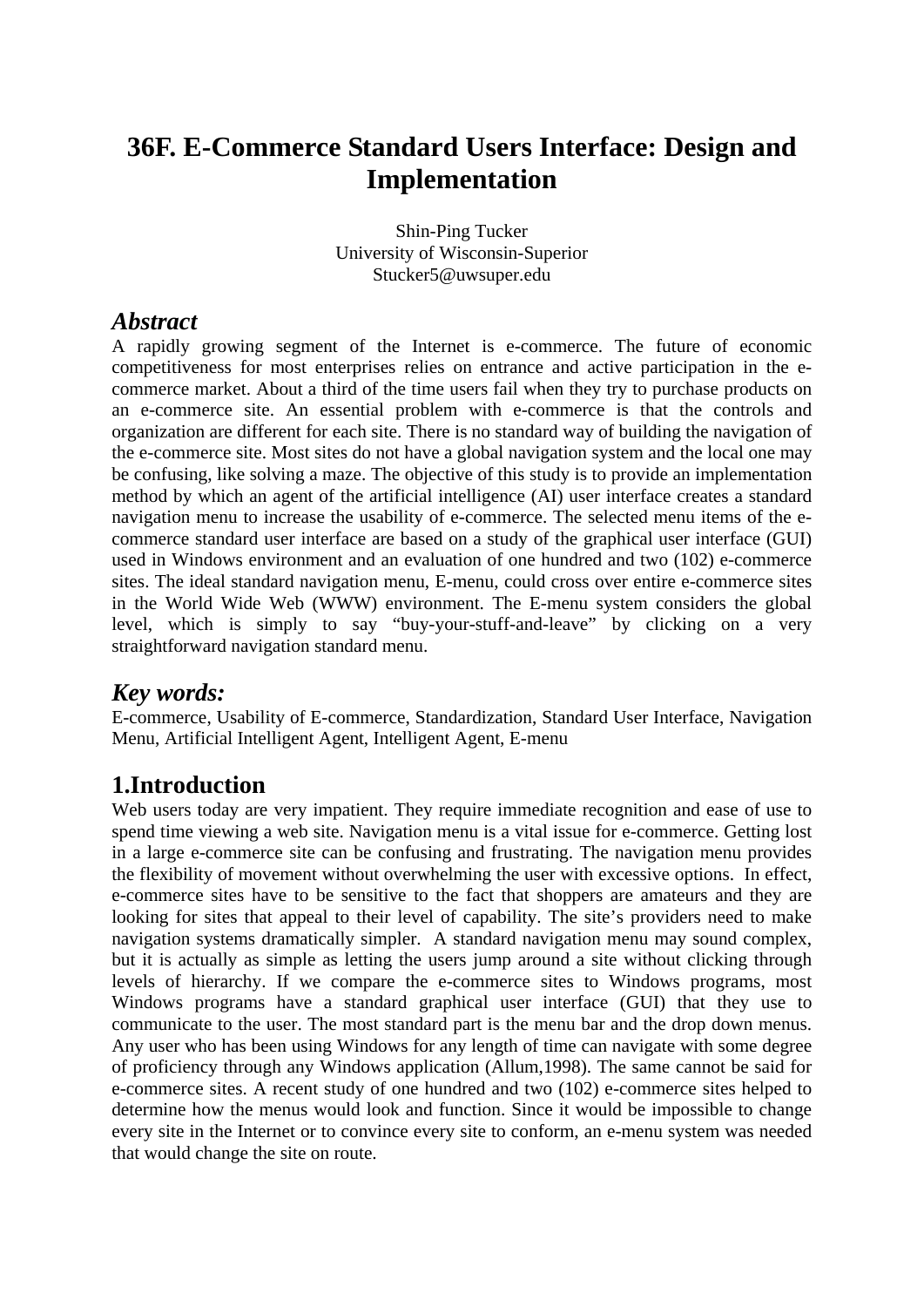The goal of this study is to minimize users' look up time and make e-commerce sites usable so visitors can easily and quickly access information. This study provides a method by which an agent of the artificial intelligent user interface creates a standard navigation menu to enhance the usability of e-commerce. The selected menu items of the e-commerce standard user interface are based on a study of the graphical user interface (GUI) used in Windows and an evaluation of one hundred and two (102) e-commerce web sites. The standard navigation menu, called E-menu, can cross over the entire e-commerce sites in the World Wide Web (WWW) environment. The E-menu system considers the global level, which is simply to say "buy-your-stuff-and-leave" by clicking on a very straightforward navigation standard menu.

# **2.Problem Statement**

E-commerce is changing how businesses market their products, and how they serve their customers and business partners. About a third of the time users fail when they try to purchase products on an e-commerce site (Nielsen & Norman, 2000; Zona Research, 1999). In reality, what happens is not just that the user fails, but that the site fails and does not sell a thing. Is "lost-in-hyperspace" (Theng & Thimbleby, 1998) a symptom of poor design? An essential problem with e-commerce sites is that the controls and organizations are different for each site. There is no standard way of building the site's navigation (Nielsen, 1998 & 1999). Most sites do not have a global navigation system and the local one may be confusing.

# **3.Standardization**

Consider the effect if every telephone you used had the numbers in different positions? It would be very confusing. Since the dawn of time, we have known that standardization is one of the strongest contributors to usability (Nielsen, 1999). In mainframe days, IBM had big projects to get everybody to use the same function keys (Shirky, Webber, Newcomer & Jaworski, 1999). The Macintosh was based on a detailed book of "Apple Human Interface Guidelines" published in 1987 that were followed by almost all applications. One of the main benefits of the Macintosh and later Windows over earlier systems was the resulting standards that made it possible for users to use software right out of the box. For example, people knew that they could move stuff around by a sequence of select-object, cut-command, scroll-tonew-location, click-on-insertion-spot, paste-command (Nielsen, 1999). The Cut and Paste commands are always abbreviated Command-X and Command-V. There is no real reason people should associate the letter V with insertion or pasting, but since it is always the same, it works (Nielsen, 1999). Similarly for the Web, following design standards simply ensures that users know what you are talking about. You are still the one who decides what story to tell and how to put the design elements together.

## **4.Navigation System**

It is no surprise that many studies list navigation as a key driver of online purchases (Tilson, Dong, Martin, & Kieke, 1999). As many web sites are non-linear, the use of tools to aid navigation around a complex site is essential in helping users find their way. Merchants often drive away sales with poorly designed web sites that make it difficult for a willing shopper to buy a product. If a site makes purchasing easy, it will probably have a much higher rate of converting visitors into buyers. Bort (1999) lists five top components of a usable site: intuitive navigation, clear instructions, features that help the visitor with the site's goals, salesmanship and customer support. Especially on the first principle of intuitive navigation, Bort (1999) claims that without a clear understanding of what the site sells and how to navigate it, customers might get lost, or worse, leave. For intuitive navigation, one click is the benchmark. The best navigation system allows the visitor to get anywhere in the site with one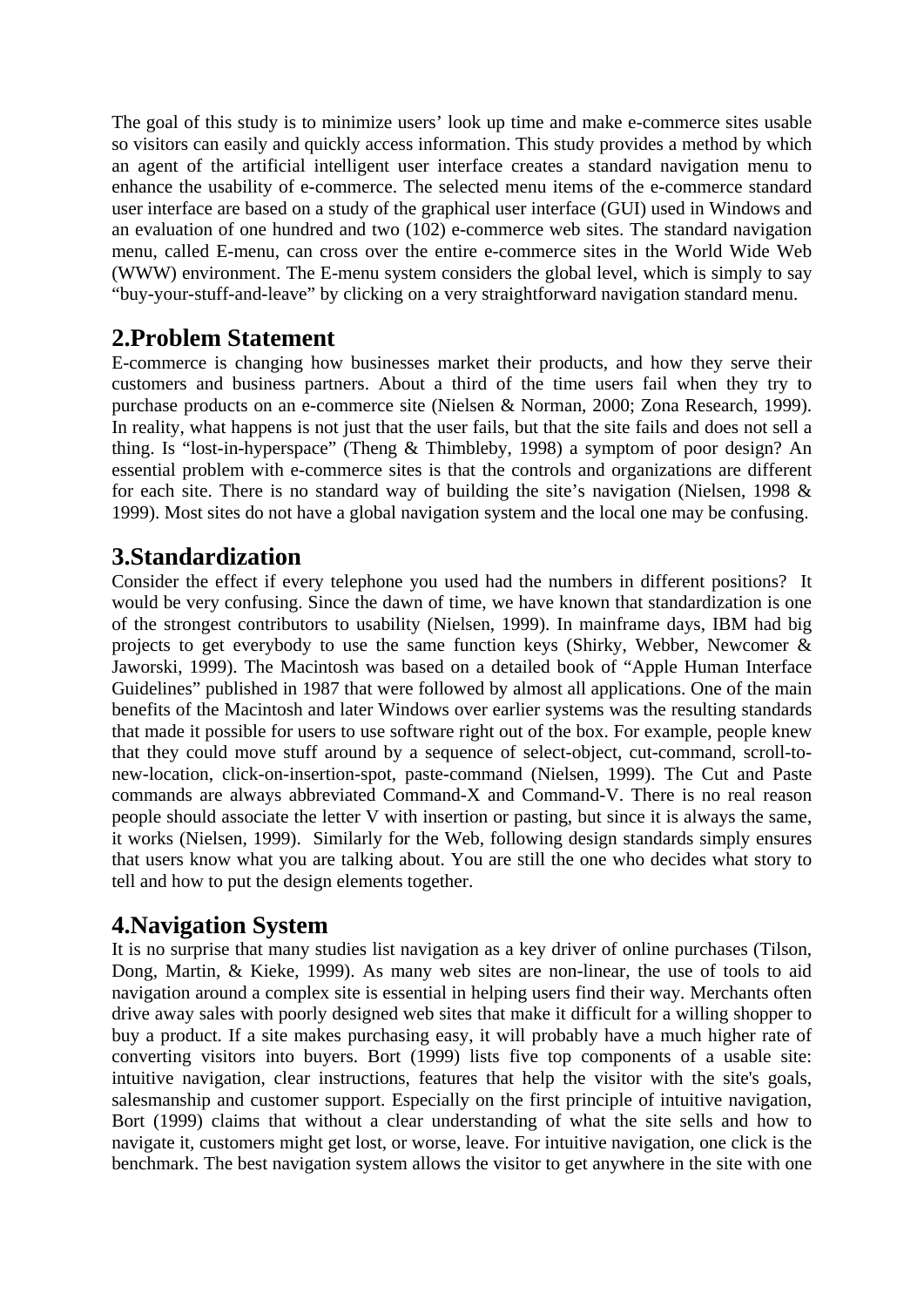click. Besides, Bort (1999) states that a related strategy and good practice in general is placing a navigation bar in the same place on every inside page, usually at the top of the page or along the right or left side. These spots are prime real estate for e-commerce sites, since they load first. Conversely, navigation bars on the bottom are less amenable to usability. The site structure should be based on what the customer wants, such as easy navigation, as opposed to how the company is organized (Gehrke & Turban, 1998).

Wilson (2000) points out that too many web sites make sense to a company-insider, but are obscure to a Web visitor. Navigation systems determine a path to be traveled by any object through any environment in the field of e-commerce. They are central in helping users to find the information they need from the e-commerce site. Apart from being a key aid in finding information, navigation systems also play an important role in maintaining the orientation of the user. Navigation is the process by which a user explores all the levels of interactivity, moving forward, backward, and through the content and interface screens. A good navigation system will leave the user with little question about where they are in the document and where they can go from there.

# **4.1.Standards Navigation Menu**

The success of e-commerce for any enterprise, especially if it is not a well-known name, is greatly dependent on the appropriate design of its web site. Without efficient and userfriendly navigation, the user is likely to get confused, lost, or frustrated and leave the site for good. Gehrke and Turban (1999) propose that a navigation bar on each page seems to be the best navigation device and a user can then skip from page to page without getting lost. Standard navigation systems seem to play a key role in improving the overall usability of ecommerce sites.

Nielsen (1998) redesigned Sun's web site, which contains several goals such as facilitating navigation of the increasingly large site, providing a unified visual appearance for the highly heterogeneous content, making search available from every page, and ensuring high usability and a quality user experience. Sun's web site is extremely large (over 22,000 pages in 1998) and has a wide variety of content. Sun's web site has a large amount of highly diverse content. Because of Sun's highly diverse content. Nielsen used a strongly stated unifying visual look of the navigation template (see Figure 1).

| welcome | 'orma                        | ▼ | $n \wedge r + r \wedge n \wedge$<br><br><br>------------------------------- | $n \geq n$<br>---------------------<br>************************<br><br>---------------------------<br>,,,,,,,,,,,,,,,,,,,,,,, |
|---------|------------------------------|---|-----------------------------------------------------------------------------|-------------------------------------------------------------------------------------------------------------------------------|
|         | ---------------------------- |   |                                                                             |                                                                                                                               |
|         |                              |   |                                                                             |                                                                                                                               |

Figure 1 Unifying visual look of the navigation template.

To unify the appearance of the highly heterogeneous content, Nielsen decided to use a visually striking page template that could surround a wide range of page content with a uniform set of navigation options as Figure 2 shows. Universal options appear across the top of the page where they will be prominent when the page loads; special options for the current part of the site appear down the side in a colored stripe that remains visible no matter how far down the user scrolls. The flipped-L navigation area is dominated by the company's logo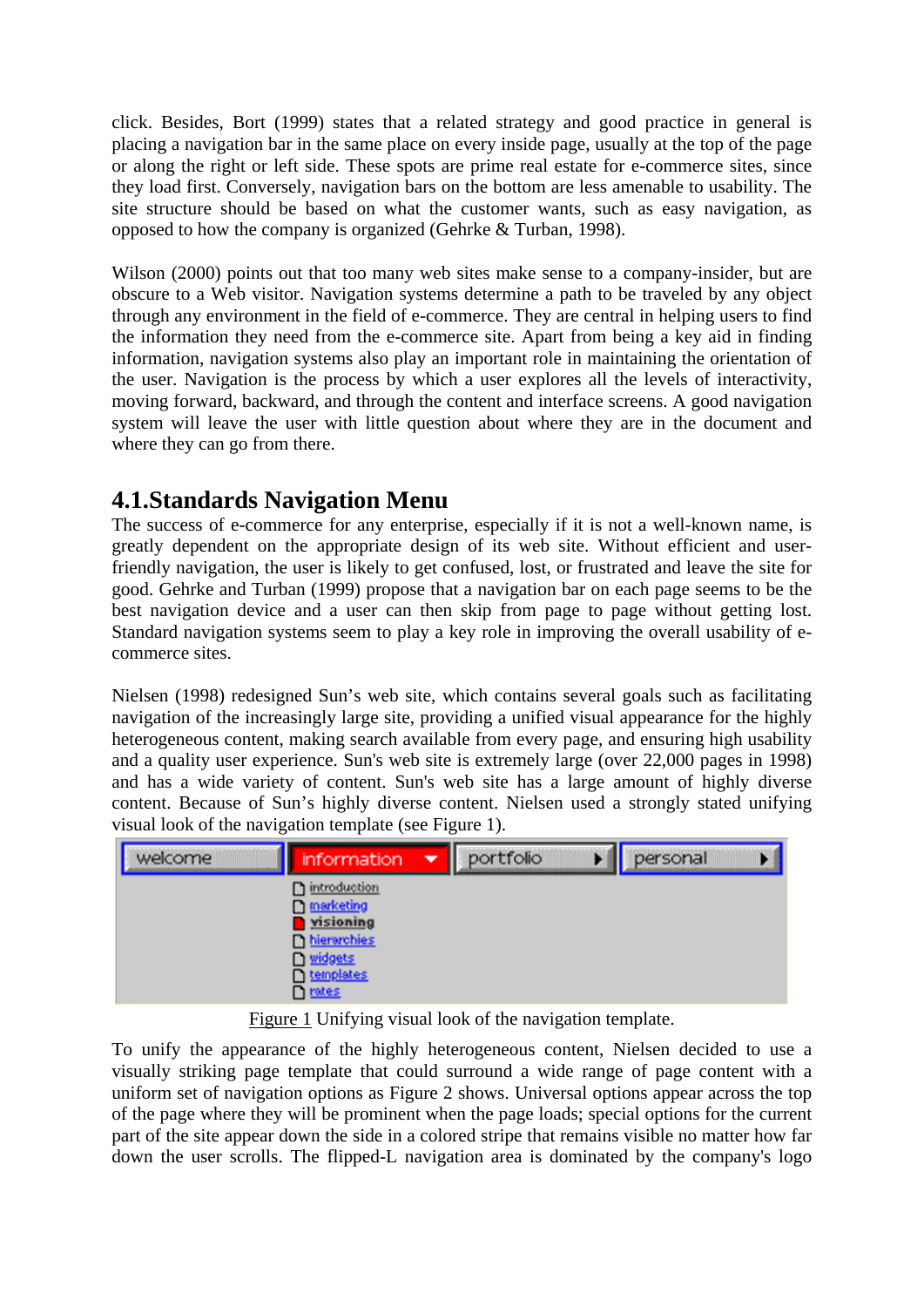color. Sun's new design also provides two kinds of navigational information to users- navigational breadth and depth.



Figure 2 Sun's new web template by Nielsen (1998)

"Breadth" shows users which other options are available at a given level of the hierarchy. Sun's templates provide breadth at two levels: global and local. The very top level of the site structure is visualized across the top of the horizontal navigation bar, giving users a global indication of the total scope of content that is available to them. Local alternatives are listed down the side of the vertical navigation stripe. The user's current location is highlighted to provide a sense of place. "Depth" shows users where their current location fits within the structure of the site. Ideally, depth is visualized as a path from the home page down through all levels of the information architecture, revealing all higher-level structures inside of which the current page is nested. The advantage of the visually striking page template is that the design follows the hierarchical information architecture; however, the drawback is that only the designer understands the hierarchy. For most users, it is hard to get a strong feeling of what the company is doing. In contrast, the E-menu system of this study considers only the global level, which is simply to say "buy-your-stuff-and-leave" by clicking on a very straightforward navigation standard menu. Obviously, the E-menu system is a highly useful and functional design for pure e-commerce sites.

#### **4.2.Evaluation of 102 E-Commerce Sites**

E-commerce usability is a complex problem involving the interdisciplinary issues of humancomputer interaction, software engineering and cognitive psychology (see Figure 3). Through the evaluation of one hundred and two e-commerce sites and comparing the differences of navigational properties among the selected sites, three problems related to human-computer interaction in e-commerce are stated, including sites that are hard to use, not customercentered, and that require a high click stream. The problems relating to cognitive psychology in e-commerce include site inconsistency and the ease with which the user could become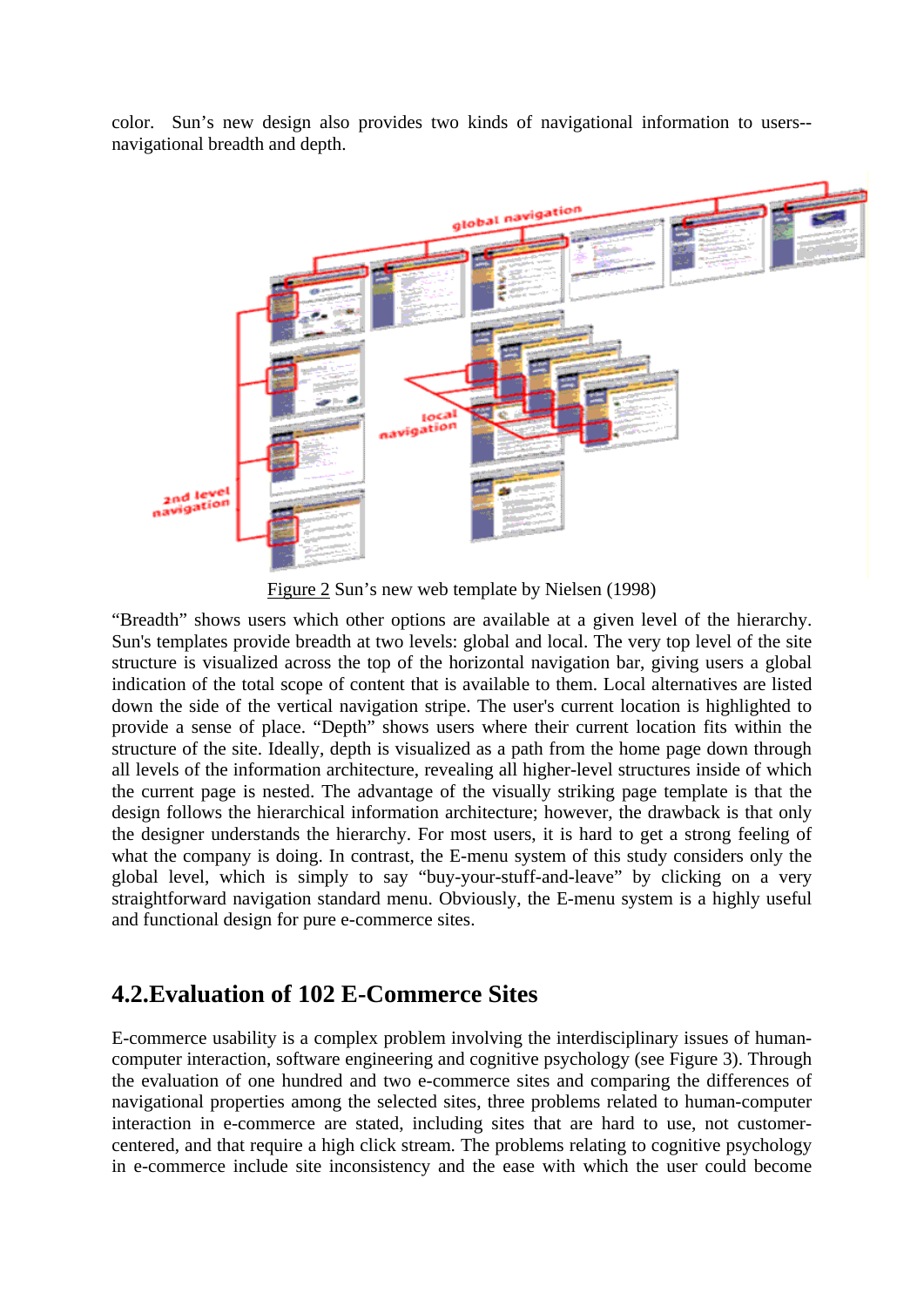"lost in hyperspace." The problems relating to software engineering in e-commerce are that the sites contain no standard navigation systems and are poorly designed. All of these problems are related to and are direct causes of poor usability.



Figure 3 An interdisciplinary approach to the usability of e-commerce.

To increase usability through standard user interfaces, a standard user interface system (called the E-menu system) is introduced. The design of the E-menu system is implemented in this study to solve the usability problem of e-commerce. The E-menu system is a new solution that is a productive problem-solving approach for designing a usable e-commerce site. The prototype of the E-menu system is implemented in JavaScript and Java. Figure 4 outlines an overview of the methodology in this study.

The source list of one hundred and two e-commerce sites to be evaluated was adapted from the site lists of Top Rankings Media Metrix 500 Press Room, top5sites.com, GO2NET 100 hot shopping sites and the recommended shopping sites from the magazine "Texas Technology." The main criterion for the evaluation of the e-commerce sites was based on customer experiences (Nielsen, 1999 and ZDInternet.inc., 1999). To decide whether a particular e-commerce feature goes on the good or bad list, three questions were asked while the evaluation was proceeding: Is the site something that customers would appreciate? Will customers like this feature and come back to use it again? And does this feature help customers accomplish their goal? Table 1 displays the source list of one hundred and two ecommerce sites.

Nielsen (1999) suggests that affirmatives for each of three questions are most easily obtained by doing the same as everybody else. If most big web sites are designed in a certain way, then follow along, since users will expect the features to work the same as on other sites. Jakob's Law of Web User Experience (1999) suggests that users spend most of their time on other sites, so that is where they form their expectations for how the Web works. After evaluating the one hundred and two e-commerce sites, the most common used forty-two features which are most beneficial to customers are listed in Table 2.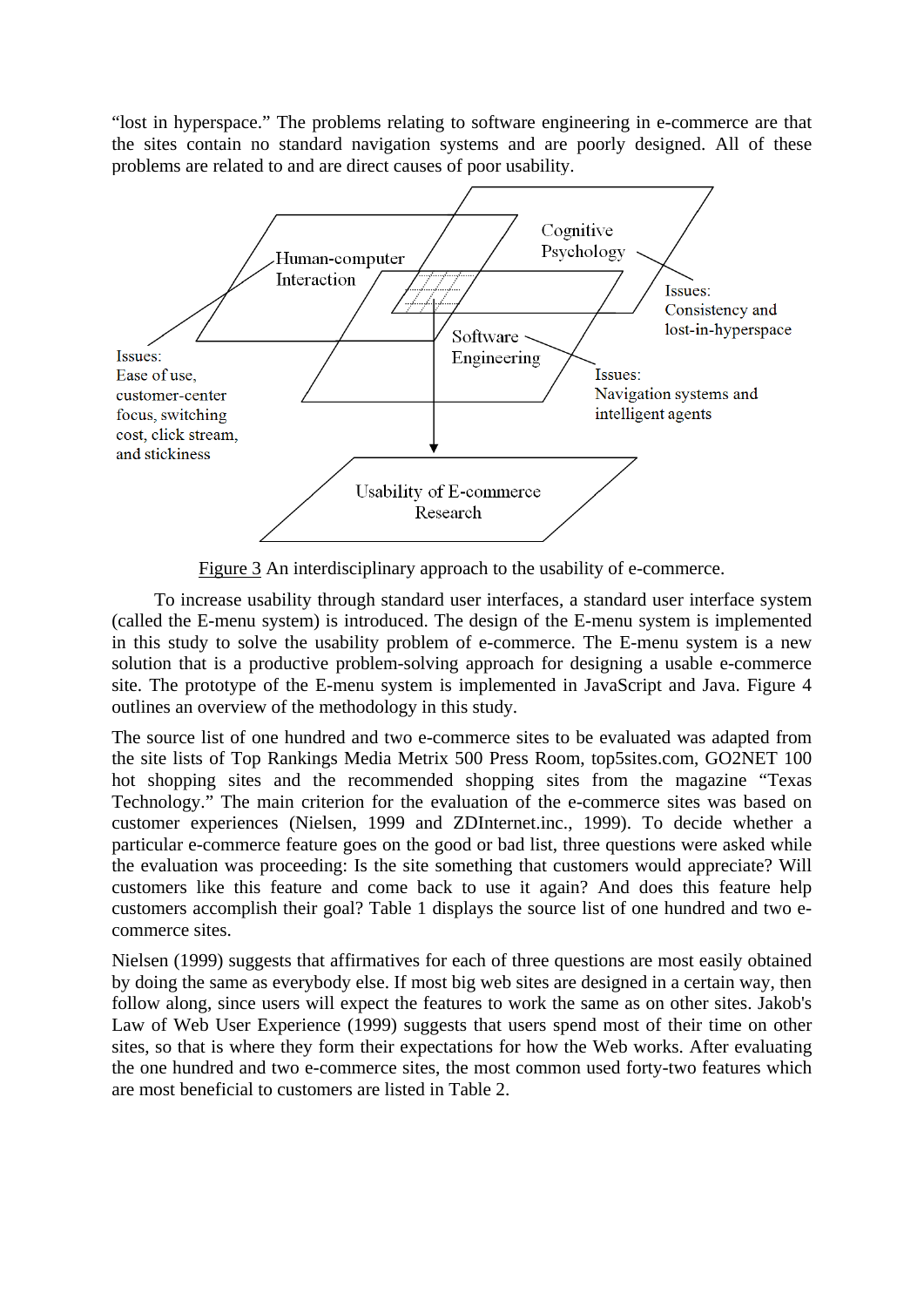| ID             | Names                     | E-Commerce Sites                | 32            | E*TRADE          | http://www.etrade.com/      | 67  | mySimon               | http://www.mysimon.com                            |
|----------------|---------------------------|---------------------------------|---------------|------------------|-----------------------------|-----|-----------------------|---------------------------------------------------|
|                | 1-800Usahotels            | http://1800usahotels.com/       | 33            | Ebay             | http://www.ebay.com/        | 68  | Netmarket             | http://www.netmarket.com/                         |
| $\overline{2}$ | AltaVista Shopping        | http://www.shopping.com/        | 34            | EddieBauer       | http://www.eddiebauer.com/  | 69  | Netscape Shopping     | http://webcenters.netscape.com/                   |
|                | Amazon                    | http://www.amazon.com/          |               | Egghead          | http://www.egghead.com/     | 70  | Netzip                | http://netzip.com/                                |
|                | AOL                       | http://www.aol.com/shopping/    |               |                  |                             | 71  | nick                  | http://www.nick.com/                              |
|                | Apple Computers           | http://apple.com/               | 36            | EToys            | http://www.etoys.com/       |     | Office Depot          | http://officedepot.com                            |
|                | <b>Auction Universe</b>   | http://www.auctionuniverse.com/ |               | EWanted          | http://ewanted.com/         |     | OfficeMax             | http://www.officemax.com/                         |
|                | Auctions                  | http://auctions.com/            |               | Expedia          | http://expedia.com/         |     | OnSale                | http://onsale.com/                                |
|                | Autobytel                 | http://www.autobytel.com/       | 39            | FAOShwartz       | http://fao.com/             |     | Oxygen                | http://www.oxygen.com/                            |
|                | Barnesandnoble            | http://www.barnesandnoble.com/  | 40            | Fashionmall      | http://fashionmall.com/     |     | PCFlowers<br>PetSmart | http://pcflowers.com/<br>http://www.petsmart.com/ |
| 10             | <b>Best Video</b>         |                                 |               | Fingerhut        | http://fingerhut.com/       |     | Priceline             | http://priceline.com/                             |
|                |                           | http://bestvideo.com/           | 42            | flooz            | http://www.flooz.com/       |     | Proflowers            | http://www.proflowers.com/                        |
| 11             | Beyond                    | http://www.beyond.com/          | 43            | Freeshop         | http://www.freeshop.com/    | 80  | <b>QVC</b>            | http://www.iqve.com/                              |
| 12             | <b>Big Star</b>           | http://www.bigstar.com/         | 44            | Furniture        | http://www.furniture.com/   | 81  | RandomHouse           | http://www.randomhouse.com/                       |
| 13             | BlueFly                   | http://bluefly.com/             |               | Garden           |                             | 82  | RedRocket             | http://www.redrocket.com/                         |
| 14             | boo                       | http://www.boo.com/             |               |                  | http://www.garden.com/      | 83  | Reel                  | http://www.reel.com/                              |
| 15             | Buy                       | http://www.buy.com/             |               | Gateway2000USA   | http://www.gw2k.com/home/   | 84  | REI                   | http://www.rei.com/                               |
| 16             | BuySafe                   | http://www.buysafe.com/         |               | Gear             | http://www.gear.com/        | 85  | Shop                  | http://www.shop.com/                              |
| 17             | CDUniverse                | http://www.cduniverse.com/      |               | <b>GONetwork</b> | http://www.go.com/          | 86  | Shopnow               | http://www.shopnow.com/                           |
| 18             | Cdnow                     | http://www.ednow.com/           | 49            | GORP             | http://www.gorp.com/        | 87  | SpencerGifts          | http://www.spencergifts.com/                      |
| 19             | Cheaptickets              | http://cheaptickets.com/        | 50            | guess            | http://www.guess.com/       | 88  | Stupid                | http://stupid.com/                                |
| 20             | Chumbo                    | http://www.chumbo.com/          |               | iDot             | http://idot.com/            | 89  | The Gap               | http://www.gap.com/                               |
| 21             | Columbia House            | http://columbiahouse.com/       | 52            | iFlorist         | http://iflorist.com/        |     | TicketmasterOnline!   | http://www.ticketmaster.com/                      |
|                |                           |                                 | 53            | iMALL            | http://www.imall.com/       | 91  | TowerRecords          | http://towerrecords.com/                          |
| 22             | Compaq Computers          | http://www.compaq.com/          | $\mathcal{A}$ | insight          | http://www.insight.com/     | 92  | Toysrus               | http://toysrus.com                                |
| 23             | CompUSA                   | http://compusa.com/             | 55            | iQVC             | http://iqvc.com/            | 93  | Travelocity           | http://travelocity.com/                           |
| 24             | ComputerDiscountWarehouse | http://www.edw.com/             |               | <b>IUMA</b>      | http://www.iuma.com/        | 94  | <b>Truly Texas</b>    | http://trulytexas.com/                            |
| 25             | coolsavings               | http://www.coolsavings.com/     |               | iWant            | http://iwant.com/           | 95  | uBid                  | http://ubid.com/                                  |
| 26             | Cool Shopping             | http://coolshopping.com/        | 58            | <b>JCrew</b>     | http://www.jerew.com/       | 96  | Viamall               | http://www.viamall.com/                           |
| 27             | Cyberflicks               | http://cyberflicks.com/         | S9            | <b>JCPenney</b>  | http://www.jcpenney.com/    |     | Victoria's Secret     | http://www.victoriassecret.com/                   |
| 28             | Dell Computers            | http://www.dell.com/            |               | <b>KBKids</b>    | http://kbkids.com/          | 98  | Video Flicks          | http://www.videoflicks.com/                       |
| 29             | Drugstore                 | http://www.drugstore.com/       |               |                  |                             | 99  | Virtual Flowers       | http://www.virtualflowers.com/                    |
| 30             | <b>DVDEXPRESS</b>         | http://www.dvdexpress.com/      | 61            | Kmart!           | http://www.bluelight.com/   | 100 | Vitamin Shoppe        | http://vitaminshoppe.com/                         |
| 31             | EMusic                    | http://www.emusic.com/          | 62            | Levi Strauss     | http://www.levistrauss.com/ |     | 101 Wal-Mart Online   | http://www.wal-mart.com/                          |
|                |                           |                                 | 63            | Lowe's           | http://www.lowes.com/       |     | 102 Wine master       | http://www.billwadewinemaster.com/                |
|                |                           |                                 |               |                  |                             |     |                       |                                                   |

Table 1 The Source List of One Hundred and Two (102) E-commerce Sites



Figure 4 Overview of Methodology.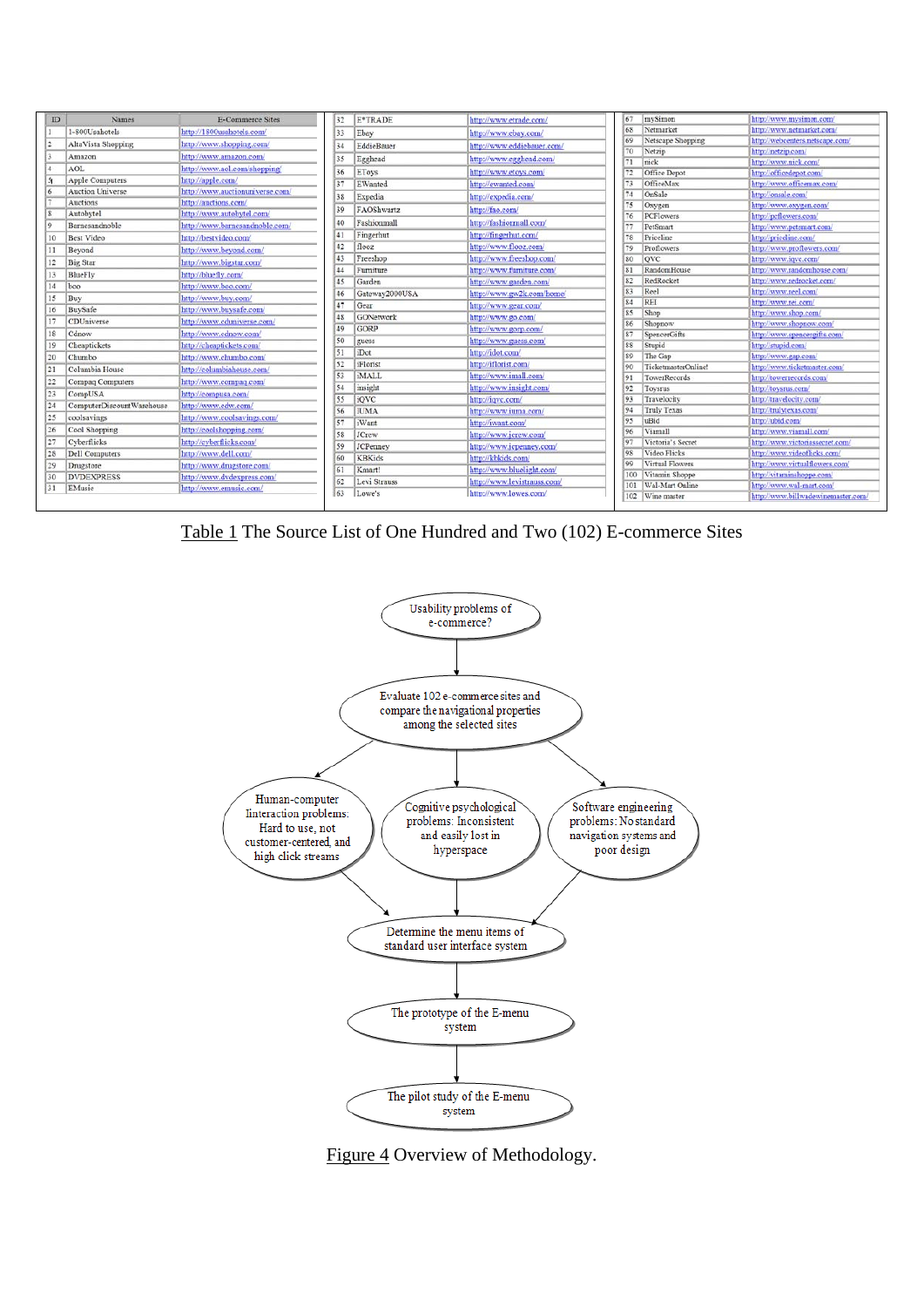| 1. Privacy Page              | 14. Return Policy          | 28. Financial Services      |
|------------------------------|----------------------------|-----------------------------|
| <b>Security Page</b><br>2.   | 15. Phone Order            | 29. Wish List               |
| 3. Kid's Privacy Policy      | 16. Store Locator          | 30. Rebates Information     |
| 4. User Agreement/           | 17. International Services | 31. Coupons/Discount        |
| Copyright/Terms of Use       | 18. Jobs                   | Information                 |
| Company Information<br>5.    | 19. Affiliate Program      | 32. Catalog Request         |
| Contact Us<br>6              | 20. FAQ                    | 33. Gift Certificate        |
| Customer Services/Help<br>7. | 21. Free E-mail Account    | 34. Warranties              |
| 8. Tech Support              | 22. Collecting E-mail List | 35. Advertise Page          |
| 9. My Account/My Profile     | 23. New Visitors' Guide    | 36. Shopping Chat           |
| 10. Sign-in/Check Out        | 24. Customer Satisfaction  | 37. Customer Testimonials   |
| 11. Search                   | Survey                     | 38. Site Awards             |
| 12. Order Status/Shopping    | 25. Y2K Compliance         | 39. Payment Options         |
| Cart                         | 26. News/Press Room        | 40. Express Check Out       |
| 13. Ship Information         | 27. Feedback Information   | 41. Credit Card Application |
|                              |                            | 42. Fair Credit Billing Act |

Table 2 Selected Forty-Two Features of One-Hundred and Two Site's Evaluation

When the feature exists on the e-commerce site, the corresponding field is marked 1; otherwise, the field is marked 0. The total scores for all existing features are listed in the second column. The ten highest frequencies from the forty-two features on the one hundred and two e-commerce sites were selected to build the E-menu system, since these ten features are listed on most of the e-commerce sites. Table 3 lists the results of the five highest scores and the five lowest scores from the e-commerce sites on the list. From the evaluation results, the e-commerce sites with the five highest scores are viewed as good e-commerce sites, the five lowest scores as bad e-commerce sites, because they do not have the commonest features of most sites.

| 5 Highest Scores    | <b>Total Scores</b> | 5 Lowest Scores | <b>Total Scores</b> |
|---------------------|---------------------|-----------------|---------------------|
| Furniture           | 28                  | iFlorist        |                     |
| TicketmasterOnline! | 27                  | 1-800Usahotels  |                     |
| uBid                | 27                  | ColumbiaHouse   |                     |
| <b>KBKids</b>       | 27                  | Shop            |                     |
| Barnesandnoble      | 26                  | TrulyTexas      |                     |

Table 3 Results of Five Highest Scores and Five Lowest Scores for the E-commerce Sites

The highest score of the e-commerce sites is the Furniture site twenty eight; the lowest score is the Truly Texas site two. The items of the standard navigation menu are chosen by the following table, in which is listed the ten highest frequency variables (see Table 4).

# **5.Standard User Interface System: E: Menu System**

The idea behind the E-menu system is that all e-commerce sites should have some type of standard navigation systems. Most e-commerce sites lack the fundamental design necessary to facilitate navigation of the site. There are numerous studies reporting the fact that ecommerce sites are failing in usability, ease of use and general functionality. E-menu may be the solution to these problems. E-menu acts as an intelligent agent between the user and the e-commerce site. E-menu analyzes each site that the user visits and creates a standard menu so that the user will always have a standard navigation tool.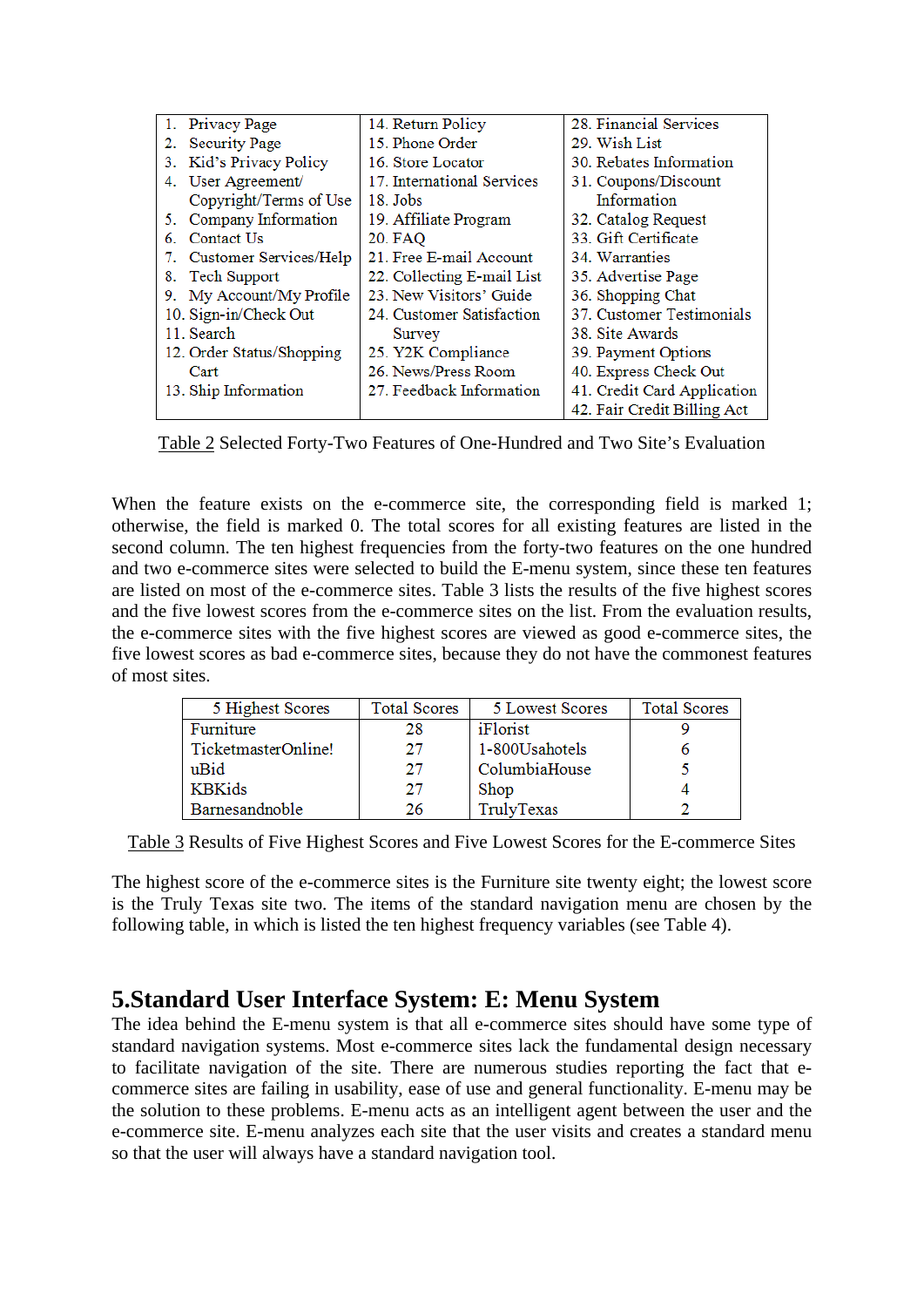The purpose of the E-menu system is to create standard navigation menus for all e-commerce sites. The E-menu server accomplishes this task by intercepting a HyperText Transfer Protocol (HTTP) request from the user in a proxy fashion. The site is then loaded into the Emenu cache and an intelligent agent is used to build the standard menu. The menu is coded in JavaScript and the intelligent agent creates the unique drop down fields in the menu by analyzing the site. The menu is then inserted into the site in the cache and the site is served from the cache the next time it is requested. See Figure 5 below for a descriptive diagram of the E-menu system.

| Variables                  | Frequency | Total | Percent |
|----------------------------|-----------|-------|---------|
| Contact Us                 | 97        | 102   | 95.10%  |
| Privacy Page               | 92        | 102   | 90.20%  |
| Company Information        | 88        | 102   | 86.30%  |
| Customer Services/Help     | 84        | 102   | 82.40%  |
| Search                     | 83        | 102   | 81.40%  |
| Order Status/Shopping Cart | 77        | 102   | 75.50%  |
| Security Page              | 77        | 102   | 75.50%  |
| <b>FAQ</b>                 | 73        | 102   | 71.60%  |
| News/Press Room            | 72        | 102   | 70.60%  |
| Affiliate Program          | 70        | 102   | 68.60%  |

Table 4 Ten Highest Frequency Table of Variables of One Hundred and Two E-commerce **Sites** 



Figure 5 Diagram of the E-menu System.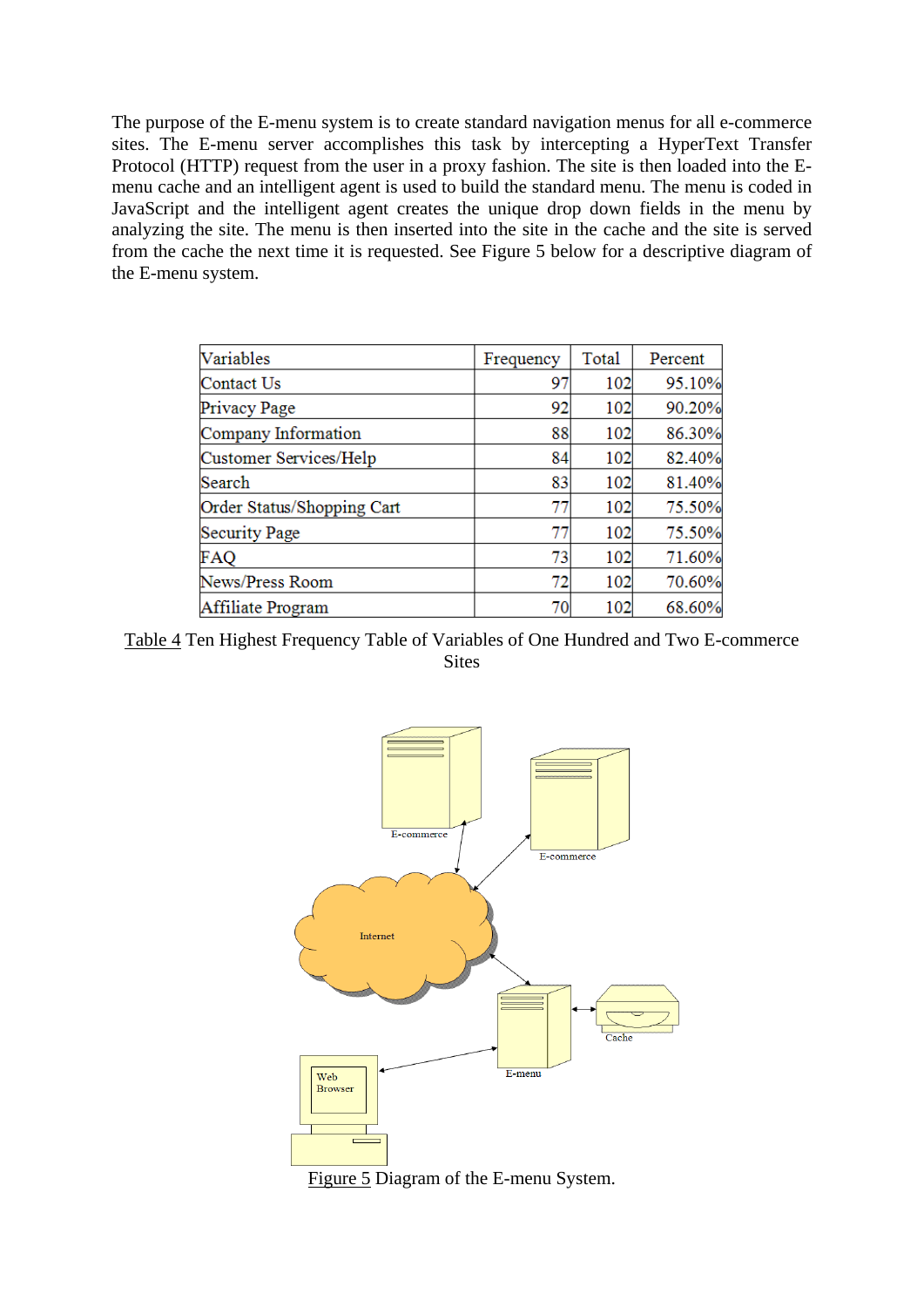The selection of the fields for the menu bar was based on a study of the graphical user interface (GUI) used in Windows and an evaluation of one hundred and two e-commerce web sites as Figure 6 shown. The fields are representative of those deemed important for navigation of e-commerce sites and should be standard across all sites. This is not to say all ecommerce sites will have something related to all of the fields, just that the fields themselves were deemed important through the studies performed.



Figure 6 Menu Construction of the E-menu System.

# **6. Prototype of the E-Menu System**

The prototype is the original model, which is used in building the proof of concept intelligent agent tool. When developing programs, it is necessary to develop a prototype of the expected output to use for comparison and error checking. The prototype consists of the JavaScript used to build the menus. The JavaScript is divided into two main parts. The first part is a JavaScript library, menu.js, which was created in advance and is the same for all sites. The second part is JavaScript code that is created by the intelligent E-menu agent and is inserted into the Web pages of the site. The second part is unique for each site. The code menu.js is downloaded as a JavaScript library and as such, remains in the browser cache and can be used on subsequent pages without further downloads. The code creates the look of the menus using layers. The action of the menu is centered on an event-driven model that captures mouse positions and clicks, and a timer that updates the menu numerous times per second. The second aspect of Javascript is the Javascript code, which is dynamic for each site and must be changed each time a new site is visited. The code is from an actual session. The code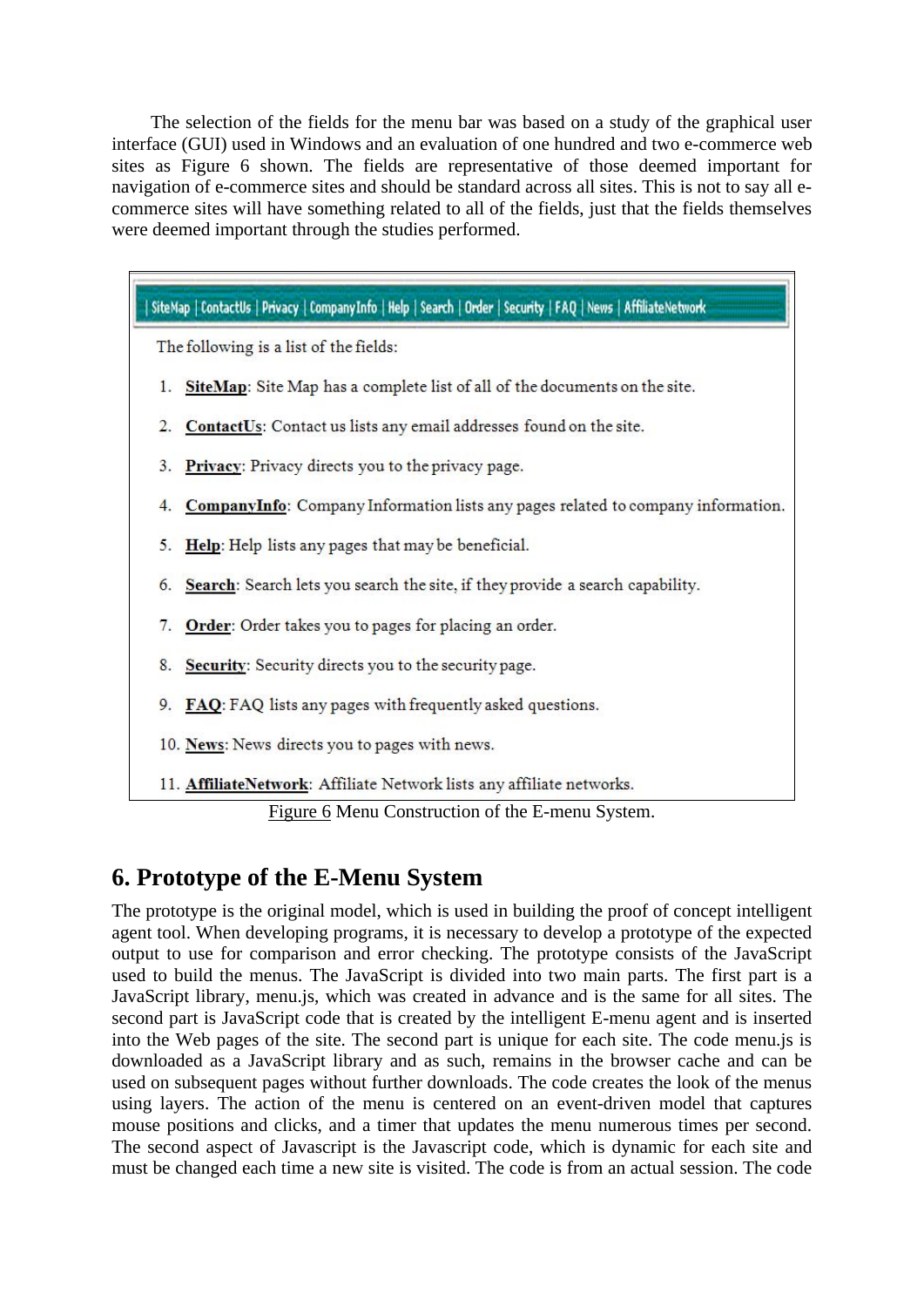is volatile depending on time-to-live (TTL) specifications for the document from the original author, so it may change over time. The combination of these components comprises the prototype. Figure 8 shows an example of the original site and the site with the E-menu system from the prototype experiment. Figure 9 displays the ideal sequence of events of the E-menu system.



In the code, a style tag is inserted in the header for the menu fonts. Next the menu.js library is inserted in the body using a JavaScript tag with a "src" parameter. This is the equivalent of pasting the entire menu.js source code directly in that spot. Using menu.js in a library form is very convenient, since that part of the code never changes. Next is the Show Toolbar function that is unique for every site, where the unique Uniform Resource Locator (URL) and unique URL text are entered by the intelligent agent. Finally, there are the Update Edit and Call to Start functions. Figure 10 shows the menu in action. This menu was created by the E-menu Server. In the picture, the mouse was over the Help field and the drop down menu shows the links available for Help on this site.

#### **7. The pilot study of the E-menu system**

Three sites out of one hundred and two (102) were chosen to be edited by the E-menu server for the pilot study. The qualifications of the three sites are as follows.

- 1. The site must have been included in the evaluation and study of one hundred and two e-commerce sites.
- 2. The site must be of reasonable size, but not too big.
- 3. The site must not have an overwhelming number of HTML errors.
- 4. The site received a low evaluation from the study.
- 5. The site is not too sophisticated or complicated to be compatible with the proof of the concept E-menu Server.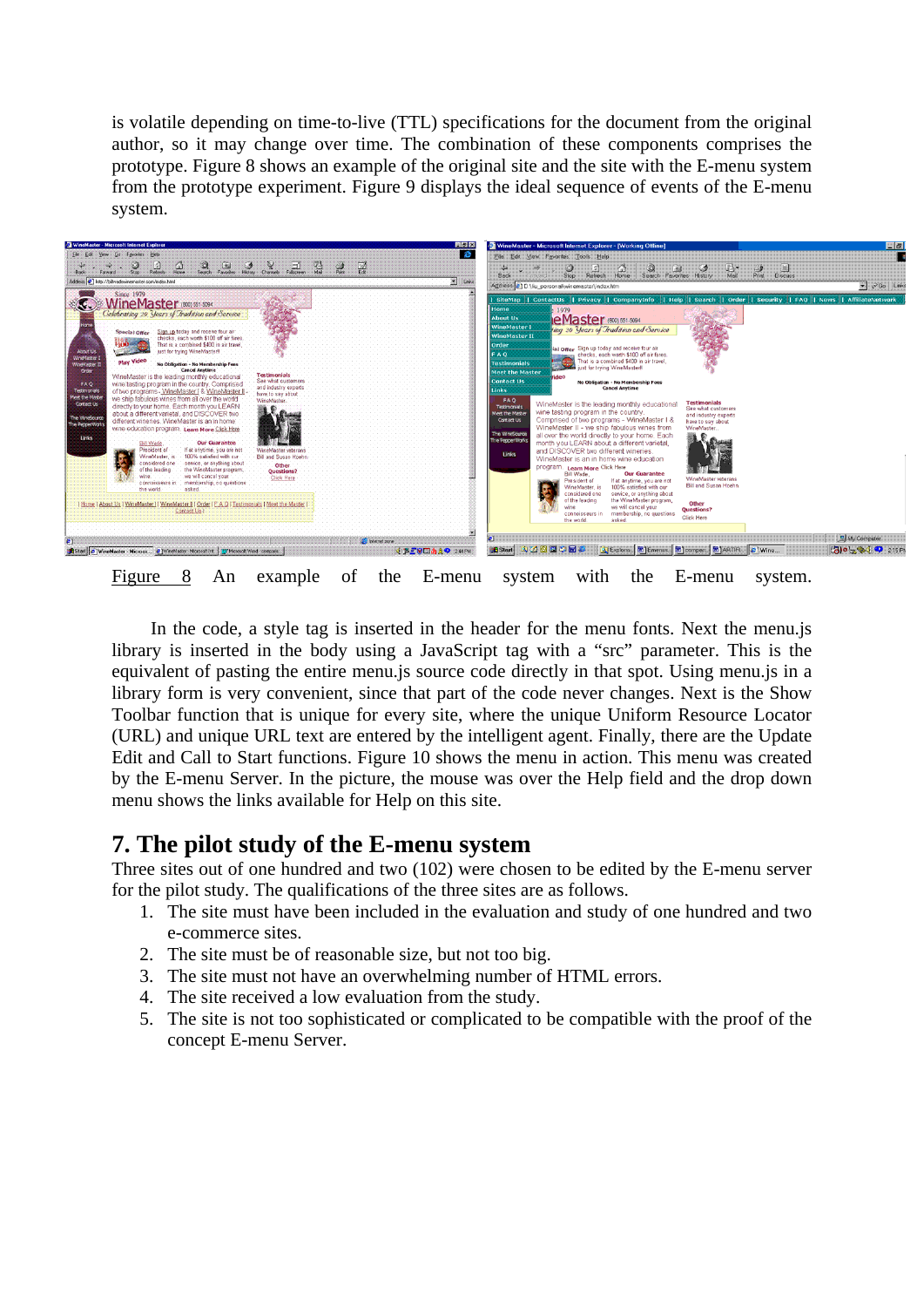

Figure 9 The ideal sequence of events of E-menu system.

| SiteMap   ContactUs   Privacy   CompanyInfo   Help   Search   Order   Security   FAQ   News   AffiliateNetwork |
|----------------------------------------------------------------------------------------------------------------|
| [About Our Company]                                                                                            |
| Membership FAO                                                                                                 |

Figure 10 The E-menu in action.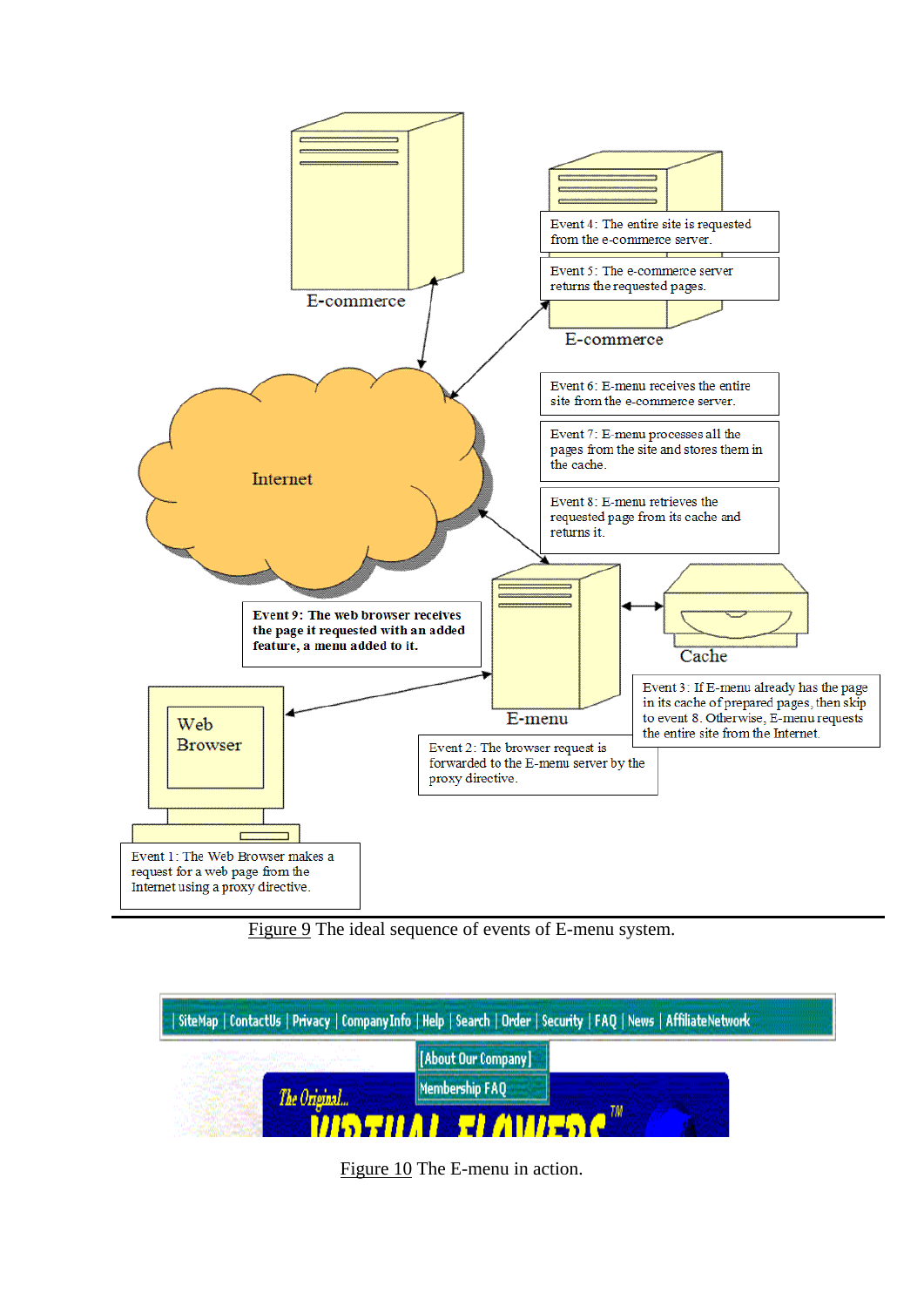The results are very promising. The three chosen sites are Virtualflowers.com, Stupid.com, and Billwadewinemaster.com. The E-menu server performed very well on these sites. Figure 11 shows an example of the menu structure and layout. The menu adds a global navigation structure to the site. Pages which previously were accessible only through local navigation now become accessible from any page. This type of navigation allows any page on the site to be only one click away. The first menu button, the site map drop menu, has a link to every page on the site. The rest of the menu buttons have drop down menus for pages that fit the category for that particular menu button. For example, the order button has a drop down menu with links to the order pages. Some buttons do not match up with pages on some sites. In this case there is a pop up window that indicates this category is not available. The menu, for users, is very easy to learn, easy to use and useful. After just a few minutes, the initial learning curve is over and the menu functions the same for every site, so once the menu is learned, the user can use it with confidence.

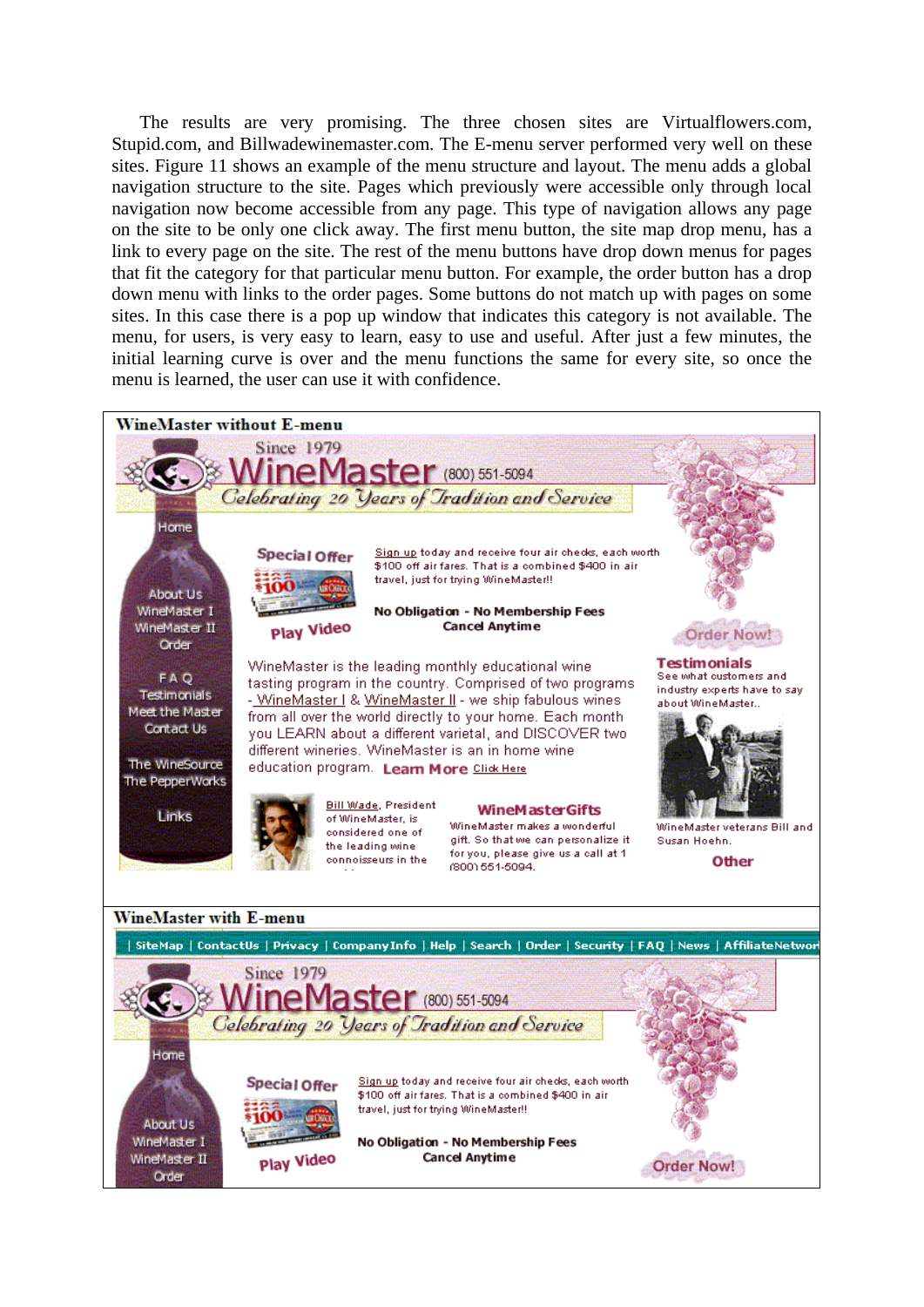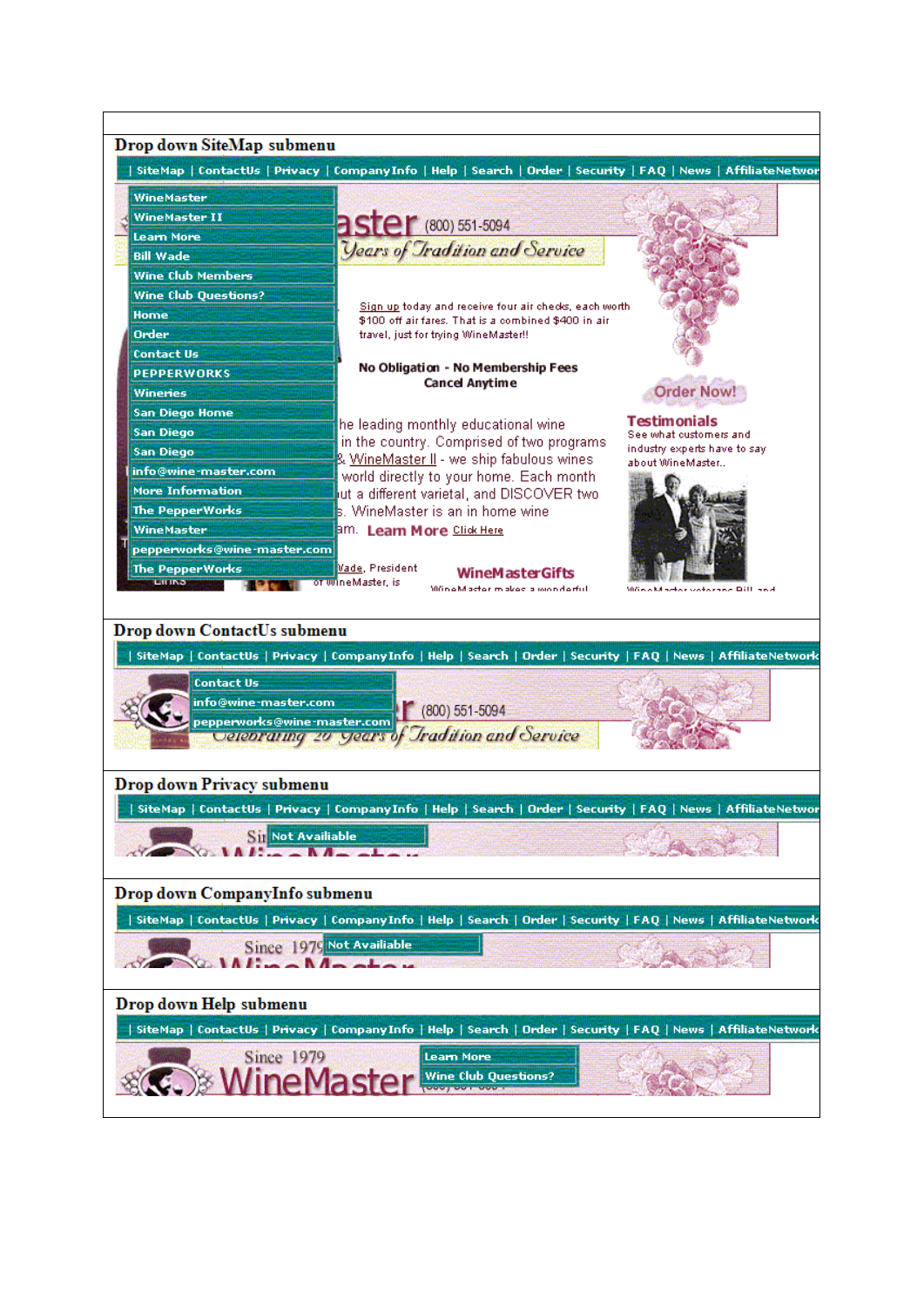

Figure 11 An example of the E-menu structure and layout.

E-commerce sites should be easy to traverse and be merchandise-oriented, not cluttered with flashy images and useless information. One such site was part of this study, the stupid.com site. There are numerous animated flashy images and navigation is mostly by discovery. The site was carefully analyzed by hand, and each page was logged in a record via the process of prototype in this study. The site was thought to have one hundred and fiftynine (159) pages after this exhaustive analysis. Later it was discovered, through the use of Emenu, that the site has one hundred and sixty-four (164) pages, not the previously thought one hundred and fifty-nine (159). The WineMaster site had similar results with the initial hand analysis yielding eleven (11) pages and the E-menu system producing the actual seventeen (17) pages. This is proof that e-commerce sites are very difficult to navigate and the E-menu design is going very well.

#### **8.Discussion and conclusions**

The E-menu system makes it possible to create a standard navigation menu for ecommerce sites. Although E-menu is not ready for prime time, the prototype proves that a standard menu can be created by an intermediate intelligent agent, acting on behalf of the system user. These types of agents will become more popular in the Internet paradigm as the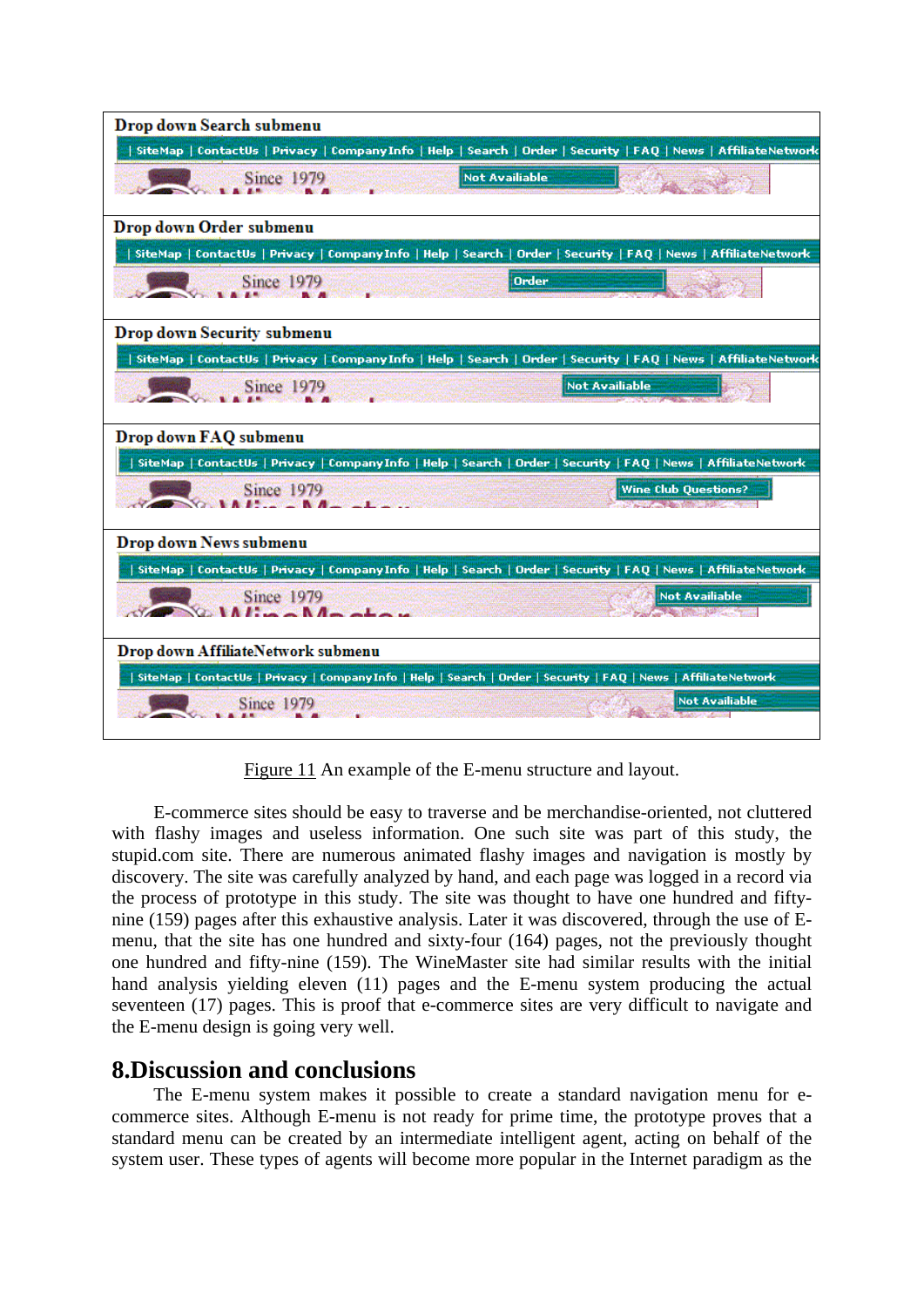number of e-commerce sites increase and the usability of the sites decrease due to rapid deployment strategies and technological deficiencies.

The three chosen sites in the pilot study were fairly simplistic by today's standards. The E-menu server performed well on these sites. The standard global drop down menu added a great deal of functionality and navigation to the sites. The stupid.com site in particular was very surprising. The site was studied and cataloged meticulously. When using the E-menu server to access the site, there were many pages that were not found by surfing the site. The other two sites also had surprising pages, just not as many. The following statements are the major findings for this study:

1. All e-commerce sites need a standard global navigation system: Access the ecommerce site through the E-menu system and it will have a standard global navigation system.

2. There is no mechanism in place to facilitate a standard global navigation system: The E-menu Server is the mechanism.

3. E-menu seamlessly integrates a standard global navigation system into the existing architecture.

4. The implementation of the standard global navigation system does not require ecommerce sites to modify their existing code.

#### **9.Future Research and Recommendations**

The Web is far from complete. Many good ideas are being developed in research labs that will help users understand and manage large amounts of data without being overwhelmed or confused. Information technology is no longer just for technologists. The benefits are for everyone, whether through specialized appliances, cell phones, or the Internet. The smaller the screen, the more you need to get it right. As broader and broader groups of people come online, the less complexity will be tolerated. A high-quality user experience is not a luxury but one which is essential to successful customer relationships.

Intelligent agents may cause a shift in consumer loyalty. With the increased use of intelligent agents, people will become more brand loyal than store loyal. The store will lose some of its identity, because it is not a physical environment in which a consumer enters and spends time. The E-menu system could become the next standard interface, much like Windows, which was first written to run on top of Disk Operating System (DOS) and then later became the prominent operating system (OS). E-menu could become the Internet. More research can be done in the area of global versus local navigation; that is, when is one better than the other? Should local navigation be added to the E-menu system? More research could be done in the area of the labels for the menu buttons to make a better fit for all e-commerce sites based on the issues considered to be important and necessary for all sites.

#### *References*

- Allum, M. (1998). Building dynamic menu bars. Retrieved March 26, 2000 from the World Wide Web: http://webreview.com/wr/pub/98/07/24/coder/index.html
- Apple Computer, Inc. (1987). Apple Human Interface Guidelines: The Apple Desktop Interface. Reading, MA: Addison-Wesley.
- Bort, J. (1999). Navigation: An art for e-com sites. Retrieved April 4, 2000 from the World Wide Web: http://www.microtimes.com/201/ecombort201a.html
- Gehrke, D. & Turban, E. (1998). Consumer and literature survey results of relative importance of website design categories. Retrieved April 15, 2000 from the World Wide Web: http://www.csulb.edu/~turbanis/CR-Athens.html